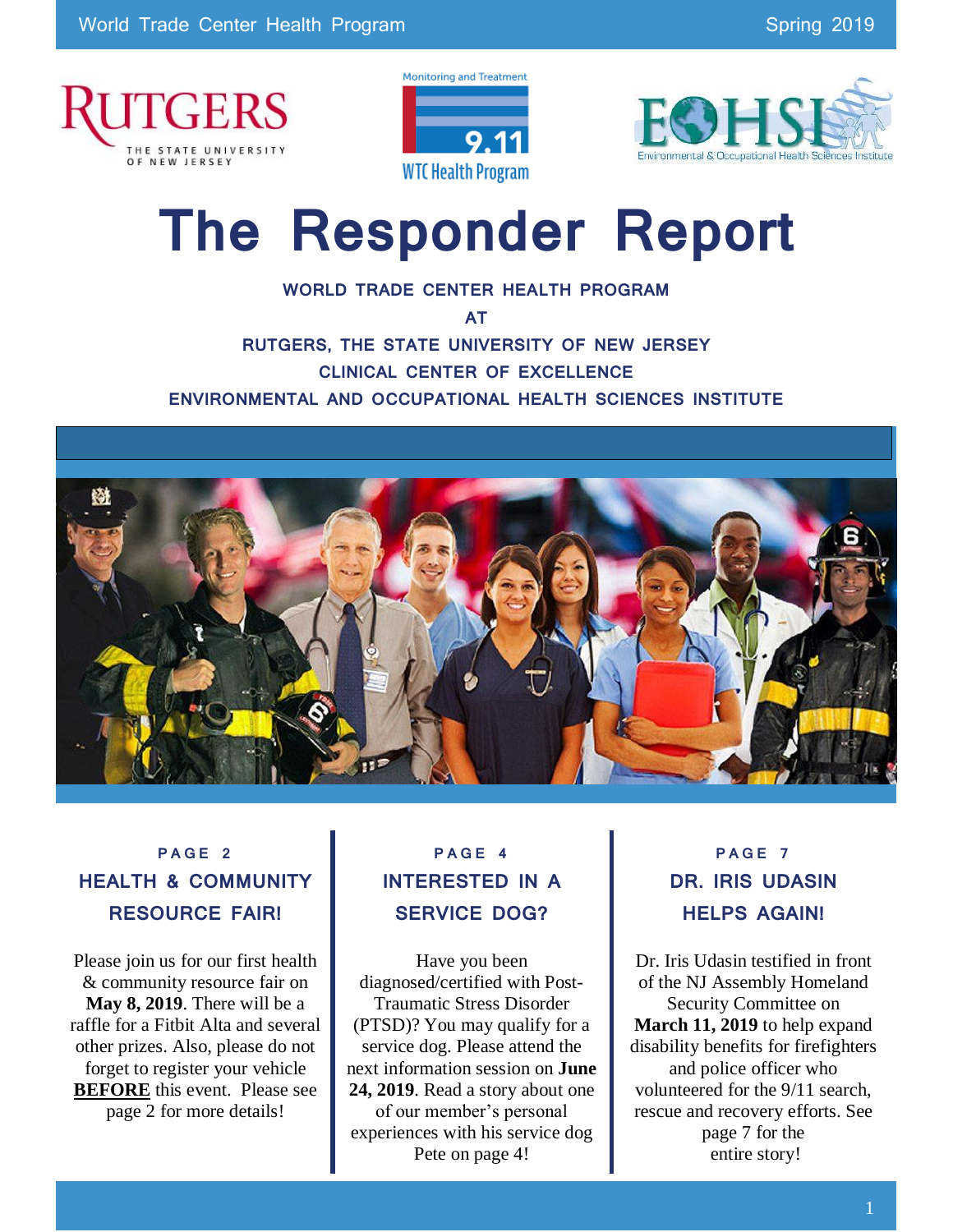

#### SPRING INTO THE WTC HEALTH & COMMUNITY RESOURCES FAIR!

On May 8, 2019 we will have almost 20 different vendors to provide information on health and community resources. Please be sure to register your vehicle for parking at :

[https://rudots.nupark.com/events/Events/Register/e2](https://rudots.nupark.com/events/Events/Register/e2691ed7-45ab-48c6-b8bb-6171ebcf12fb) [691ed7-45ab-48c6-b8bb-6171ebcf12fb](https://rudots.nupark.com/events/Events/Register/e2691ed7-45ab-48c6-b8bb-6171ebcf12fb)

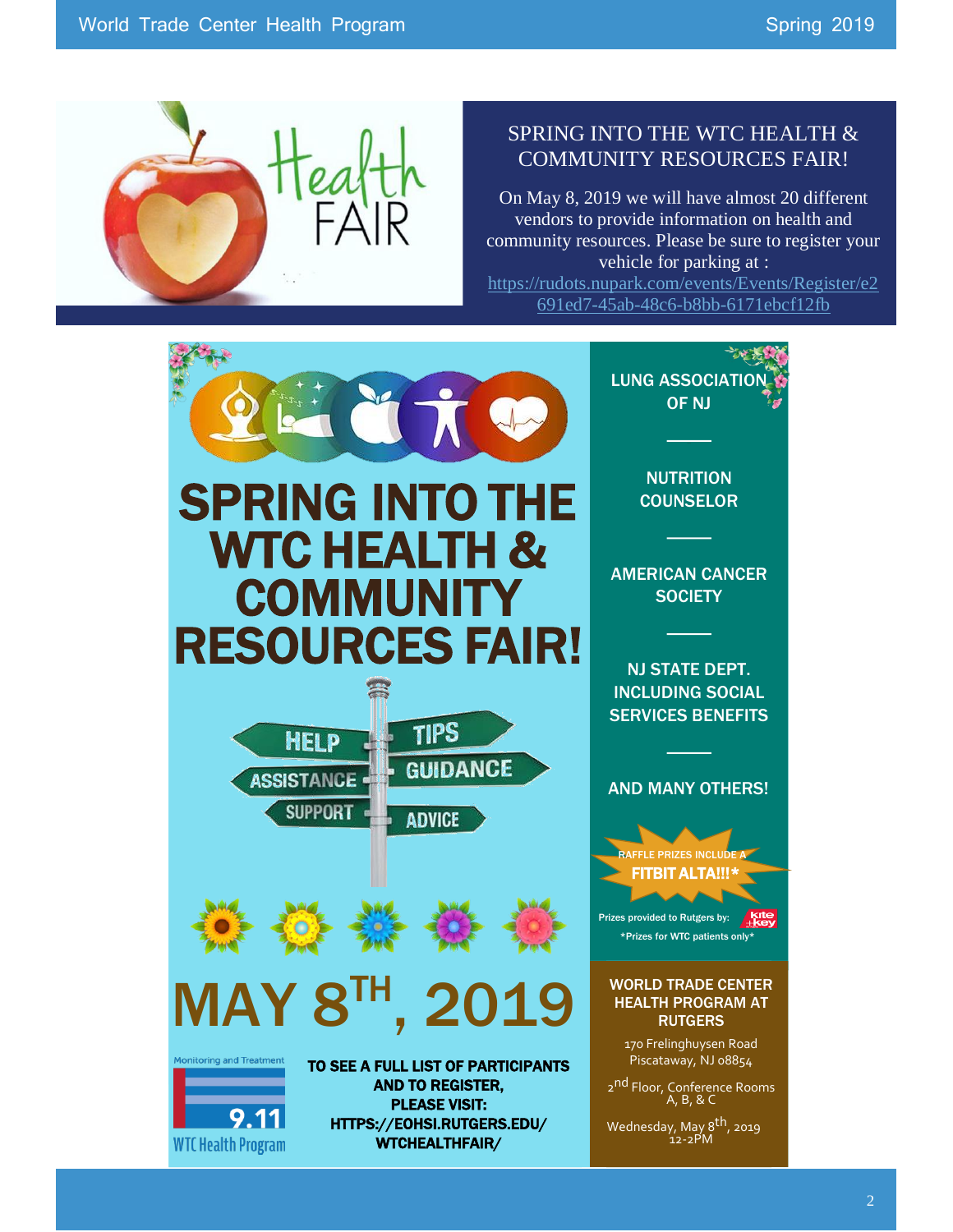## **Victim Compensation Fund Update**

The September 11<sup>th</sup> Victim Compensation Fund ("VCF") was created to provide compensation for any individual (or a personal representative of a decreased individual) who suffered physical harm or was killed as a result of a terrorist-related aircraft crashes of September 11, 2001 or the debris removal efforts that took place in the immediate aftermath of those crashes. For more information on how to file a claim, please visit the website below:

**h t t p : / / w w w . v c f . g o v /**

### "Determination of Funding Insufficiency"

PAID CLAIM AMOUNTS ARE DECREASING

 $\overline{A}$ s explained in the Seventh Annual Status Report released by The Special Master of the VCF on February 15, 2019, it has been determined that there is insufficient funding remaining in the Fund to pay all current and projected claims at the same levels as under the current policies and procedures.

As the law requires, the Special Master is adjusting the VCF policies and procedures. As a result, The Special Master is required to reduce awards to make sure the VCF does not run out of money. These reductions take effect for any award letter that is dated on **OR** after **February 25, 2019.** For details on these reductions, please visit: **<https://www.vcf.gov/fundinginsufficiency.html>**

Special Master, Rupa Bhattacharyya states, "I am painfully aware of the inequity of this situation. I deeply regret that I could not honor my intention to spare any claim submitted before this announcement from any reductions made due to a determination of funding insufficiency. But the stark of the reality of the data leaves me no choice…" (Bhattacharyya, 2019).

If you have any questions, please call the VCF's toll-free Helpline at **1-855-885-1555**.

**Reminder: the VCF is a separate program from the WTC Health Program. The VCF is administered by the Department of Justice.**



The Special Master of the VCF, Rupa Bhattacharyya

"Unfortunately, the situation the VCF currently faces is a difficult one…I am painfully aware of the inequity of the situation."

To read the entire message from Special Master Rupa Bhattacharyya Please visit: **[https://www.vcf.gov/blogprog](https://www.vcf.gov/blogprogstatsfeb2019.html) [statsfeb2019.html](https://www.vcf.gov/blogprogstatsfeb2019.html)**

**( www. VCF . o r g , 2019)**

#### MORE ABOUT THE SPECIAL MASTER

**Special Master Rupa Bhattacharyya** has a distinguished career in public service. Rupa joined the Department of Justice in 1996 though the Attorney General's Honors Program as a Trial Attorney in the Civil Division. As a Civil Division litigator, she defended government entities ranging from the Department of Defense, and the Treasury, to the Federal Communications Commission and the Federal Election Commission, to the United State Census Bureau and Selective Service Commission. In August 2008, Rupa supervised a team of attorneys handling legal to a broad range of international economic financial and regulatory matters.

In April 2012, Rupa returned to DOJ as Director in the Torts Branch, where she managed three offices: The Vaccine Injury Compensation Program, the Radiation Exposure Compensation Act program and Constitutional Torts staff. Prior to her professional legal career, Rupa graduated from Harvard Law School and has a Master's degree in international relations from the Fletcher School of Law and Diplomacy at Tufts University. Her undergraduate degree is from Tulane University in her hometown of New Orleans [\(www.vcf.org,](http://www.vcf.org/) 2019)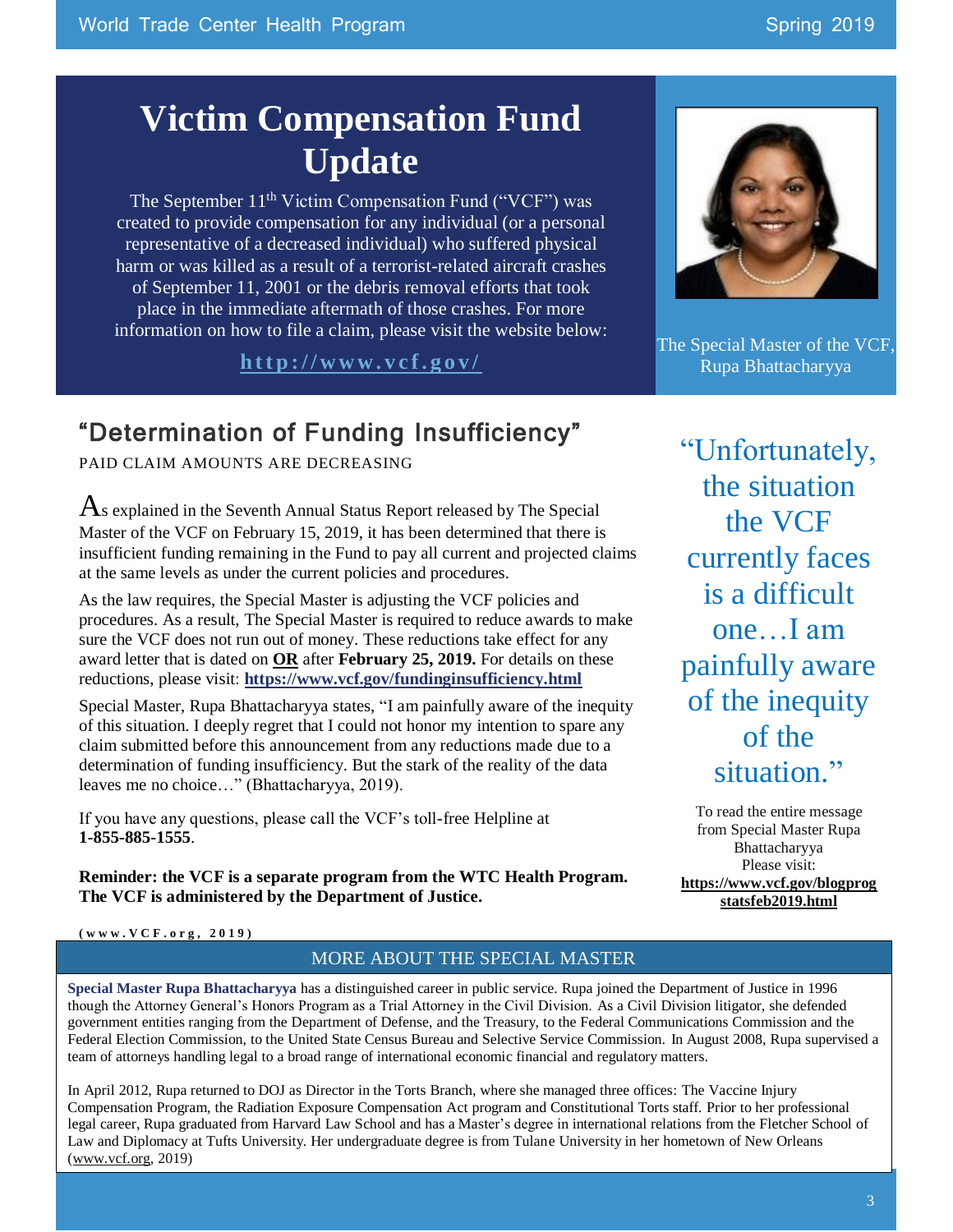## Upcoming Service Dog Presentation

#### **PUPPIES BEHIIND BARS INFORMATION SESSION JUNE 24, 2019**

Puppies Behind Bars is a non-profit organization that trains prison inmates to raise service dog for veterans and first responders diagnosed with Post-Traumatic Stress Disorder (PTSD) or Traumatic Brain Injury (TBI). Puppies are trained from the age of 8 weeks to 24 months and know more than 90 service dog commands when training is complete.

The World Trade Center Health Program at Rutgers was lucky enough to have Gloria Gilbert-Stoga and Nora Moran from Puppies Behind Bars come and speak to our patients in April and October 2018. Since these presentations, several patients have already with placed with a service dog of their own.

#### **Please be sure to join us for our next presentation on:**

**When:**  June 24, 2019 from 1-3PM

**Where:**  Rutgers, The State University of New Jersey, EOHSI Building 170 Frelinghuysen Rd Piscataway, NJ 8854 2 nd Floor, Conference Room C

> **For more information about this program, please contact Laura Smith at 848-445-0217**

#### TESTIMONAL PUPPIES BEHIND BARS EXPERIENCE

"Puppies Behind Bars has really given me my life back. I struggled with how much freedom I felt I had lost because of the service I had provided and the injuries I sustained, but I feel like I have regained that because Pete (my service dog) has always "got my back." Beyond me, my wife and kids not only love Pete but feel they see the huge impact he's had on our lives as well. Having a service dog is definitely an adjustment since it changes the way you do everything, but Puppies Behind Bars made sure I had the training, comfort level and ongoing support to make it work. There's no question I would recommend Puppies Behind Bar's service dogs for anyone who struggles with service-related injuries. You'll be amazed at what a balancing force these dogs are—the best partner you'll ever have."

#### **-Brian Andrews & Pete**



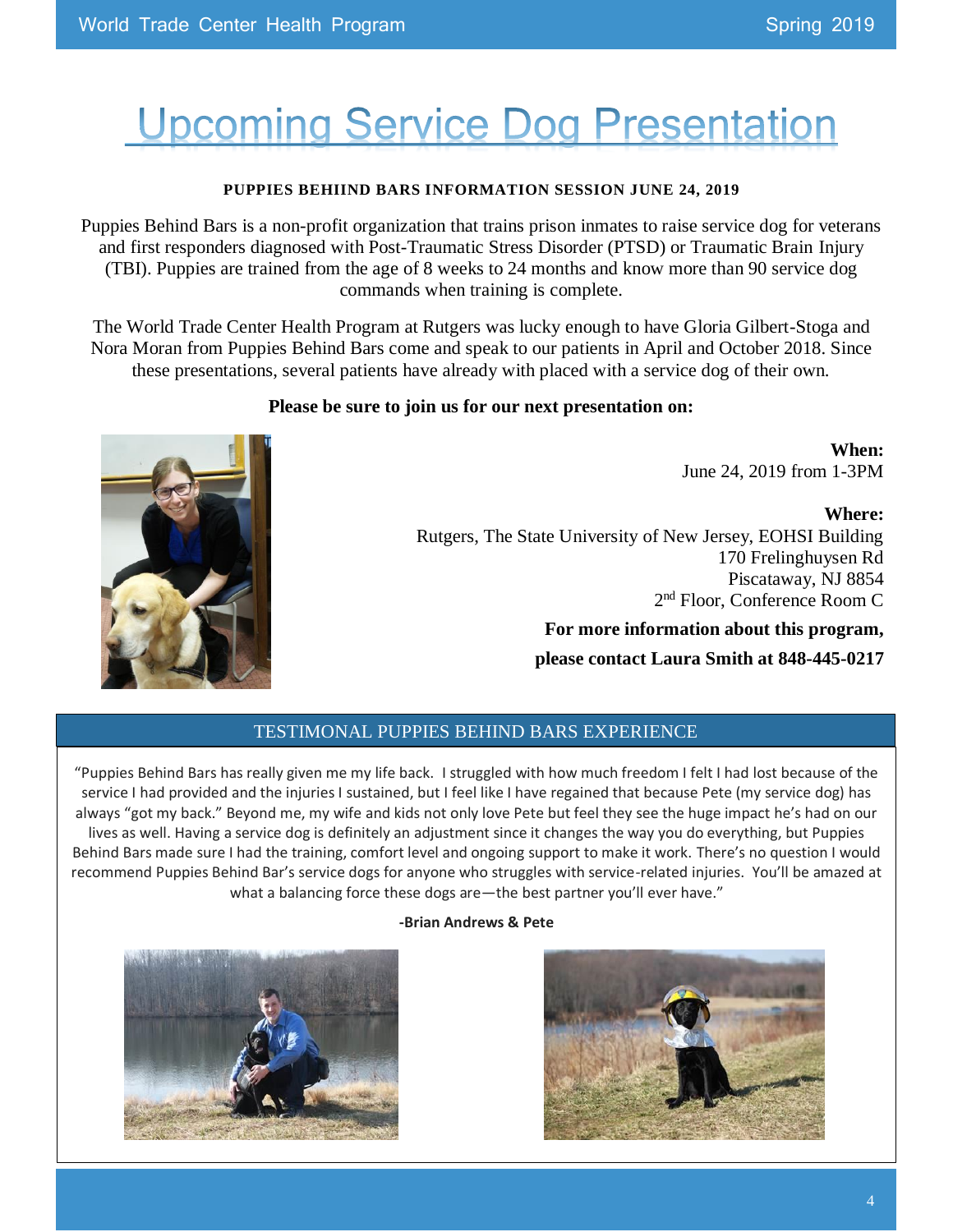### THE COOKING CORNER

### **CAULIFLOWER FRIED RICE**

YEILDS: 4 SERVINGS PREP TIME: 20 MIN TOTAL TIME: 20 MIN

### **INGREDIENTS**

1/2 large head cauliflower 2 tbsp. vegetable oil 1 orange pepper, cut into thin 1/2" pieces 1 scallion, thinly sliced 1 2" piece ginger, cut into thin matchsticks 2 tbsp. low-sodium soy sauce 2 tsp. chili garlic paste 2 tsp. honey 4large eggs 1 c. frozen peas, thawed 1 c. frozen edamame, thawed Lime wedges, for serving

#### **DIRECTIONS**

- 1. Cut the cauliflower into florets, discarding the tough inner core and leaves. Working in batches, transfer the cauliflower to the bowl of a food processor. Pulse until the cauliflower resembles rice, about 15 seconds (be careful not to over-process or cauliflower will get mushy). Set aside, then repeat with the remaining cauliflower (you should have about 4 cups of cauliflower).
- 2. Heat 1 tablespoon oil in a large cast-iron skillet over medium-high heat. Add the pepper, the white parts of the scallion, and the ginger; cook, stirring, 2 minutes. Add the cauliflower, toss to combine and cook, covered, stirring once, for 5 minutes.
- 3. Meanwhile, in a small bowl, whisk together the soy sauce, chili garlic paste, and honey. In a separate small bowl, lightly beat the eggs. Push the cauliflower mixture to one side of the skillet, add the remaining 1 tablespoon oil, then the eggs, scrambling until cooked, 2 minutes.
- 4. Remove skillet from heat and fold in the eggs, sauce, peas, and edamame. Serve with thinly sliced scallion greens and lime wedges.

### THE COOKING CORNER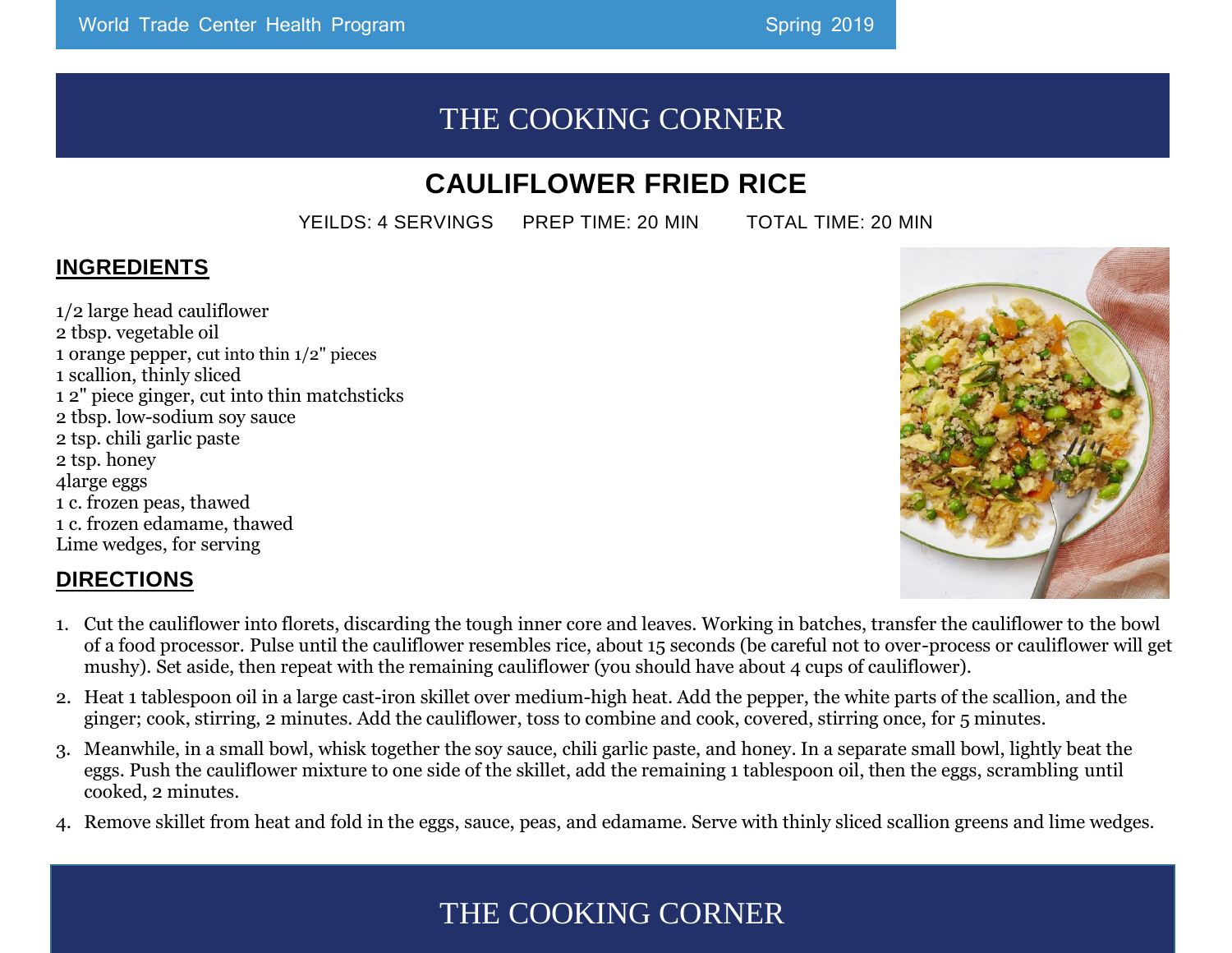### **GRILLED BEEF AND BLUE CHEESE TACOS**

YEILDS: 6 SERVINGS PREP TIME: 25 MIN TOTAL TIME: 35 MIN

#### I**NGREDIENT**S

2 medium red onions, cut into ¼ inch slices 2 tablespoons canola oil ½ teaspoon salt, divided 1 beef top sirloin steak 1½ pounds ¼ cup soy sauce 2 tablespoon Worcestershire sauce 1 tablespoon brown sugar 1 tablespoon balsamic vinegar 1 garlic clove, minced ¼ teaspoon pepper 12 flour tortillas (6 inches), warmed 1 cup crumbled blue cheese



#### **DIRECTIONS**

1. Brush onions with oil; sprinkle with ¼ teaspoon salt. Sprinkle steak with remaining salt. Grill onions and steak, covered, over medium heat until meat reaches desired doneness and onions are tender (4-6 minutes per side). Let steak and onions stand 5 minutes.

2. Meanwhile, in large bowl, combine soy sauce, Worcestershire, brown sugar, vinegar, garlic and pepper. Halve onion slices; cut steak thinly across grain. Add onions and steak to soy mixture; toss to coat. Serve in tortilla with blue cheese.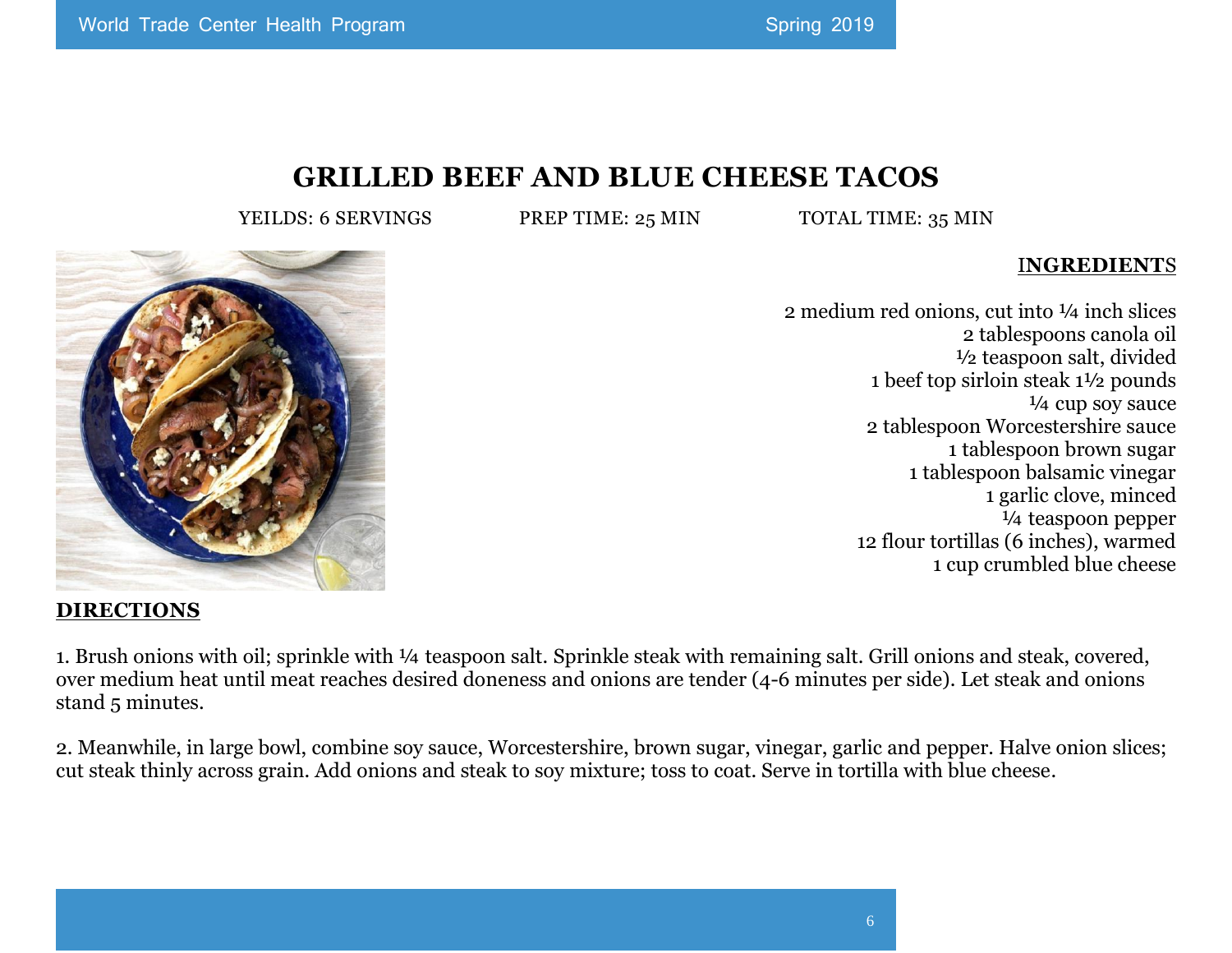### **Dr. Iris Udasin Helps Again!**

Dr. Iris Udasin, our clinic's Medical Director, testified in front of the NJ Assembly Homeland Security Committee to help expand disability benefits for firefighters and police officers who volunteered in 9/11 search, rescue and recovery operations.



Not only is Dr. Udasin the Medical Director for the World Trade Center Health Program Rutgers Clinical Center of Excellence, she cares for her staff like her own children, attends hearings for individual members, runs a 5K faster than pretty much everyone her age (and younger), speaks at conferences about her medical expertise on health-related environmental exposures and the list goes on! So it is no surprise that she is at it again doing her best to help First Responders any way she can- this time by testifying in front of the NJ Assembly Homeland Security Committee!

On March 11, 2019, Dr. Udasin testified in front of this Committee in an effort to help expand the disability benefits for firefighters and police officers who volunteered in the 9/11 search, rescue and recovery efforts. The bill A-4882 would provide a member or retired member of the Police and Firemen's Retirement System (PFRS) and the State Police Retirement System (SPRS) to be eligible to receive an accidental disability retirement allowance. This allowance would be eligible for a permanent and total disability resulting from the participation in 9/11 World Trade Center search, rescue, recovery and/or clean-up efforts. The bill also outlines that if a member participated in any of these activities for a minimum of 8 hours, with a disability resulting from a qualifying condition or health impairment would be presumed to be caused by a member's regular or assisted duties and NOT as a result of the member's willful negligence (unless proven otherwise).

Members who do not meet the 8-hour minimum requirement, would be eligible for the benefit if:

- The member participated in the activities at the World Trade Center disaster site between
- **September 11, 2001 and September 12, 2001**
- The member sustained a documented PHYSICAL injury at the World Trade Center disaster site between **September 12, 2001 and September 12, 2001**;
	- o This is a qualifying condition or health impairment that resulted in disability that prevented the member from continuation to participate for the 8-hour minimum requirement;
	- o And the injury resulted in disability

Because of the evidence and testimonies provided, along with Dr. Udasin's wonderful testimony, the bill passed the Committee unanimously! For more information about the bill and to track the progress, please visit: **<https://legiscan.com/NJ/bill/A4882/2018>**

#### **THANK YOU DR. UDASIN FOR YOUR HELP AND CONTINUED SERVICE!**